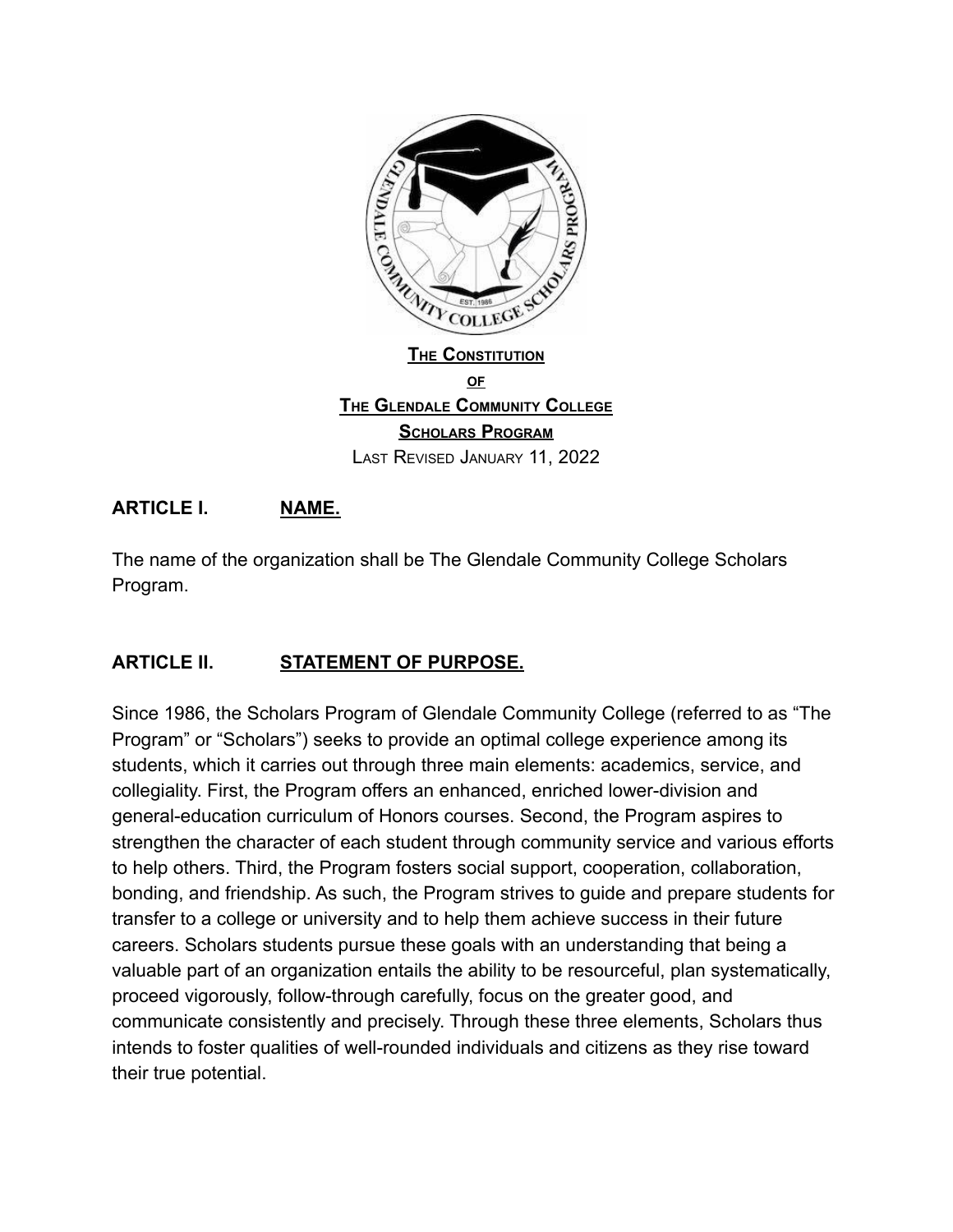Scholars is a unit of the Academic Affairs Committee and is an Academic Program under the supervision of the Vice President and Dean of Instructional Services.

## **ARTICLE III. MEMBERSHIP AND RESPONSIBILITIES.**

Section 1. ADMISSIONS. There are three main admission criteria:

- 1. Academics.
	- a. High-school applicants must have earned a 3.25 unweighted GPA for admission to the program; applicants currently at GCC or with college credits elsewhere must have earned at least a 3.0 GPA in their college courses.
	- b. Applicants should also show signs of willingness to take on challenging courses and be dedicated to a major.
- 2. As expressed in the application essay,
	- a. reasons for applying to Scholars that indicate an understanding of the Program's purpose, values, operation, and expectations, as shown in the Scholars Constitution and the Program Contract, and
	- b. Indications of readiness and willingness to be a highly involved, dedicated member of the program, going beyond minimum requirements and cooperating, collaborating, and communicating with fellow members and the Program Director.
- 3. As indicated in the Entrance Interview, which is arranged for each applicant. Admission to the program is evaluated by the Program Director, and may take

one of 4 forms:

- Accept, which places the new Scholar in the program with all rights, privileges, and responsibilities.
- Conditional Accept, in which the new Scholar is fully accepted in the Program, but by which is bound to be in Good standing for participation by the mid-semester evaluation in order to continue in the program. Failure to do so will result in dismissal from the program.
- Hold, in which the application decision is suspended until the application is complete.
- Reject, in which the applicant is denied admission due to insufficiency in one or more of the criteria for membership in the program.

The process of becoming a Scholar proceeds through several milestones prior to the first semester in the program. Each new Scholar is evaluated for participation in these milestones as indications of the needed commitment and dedication that are ahead: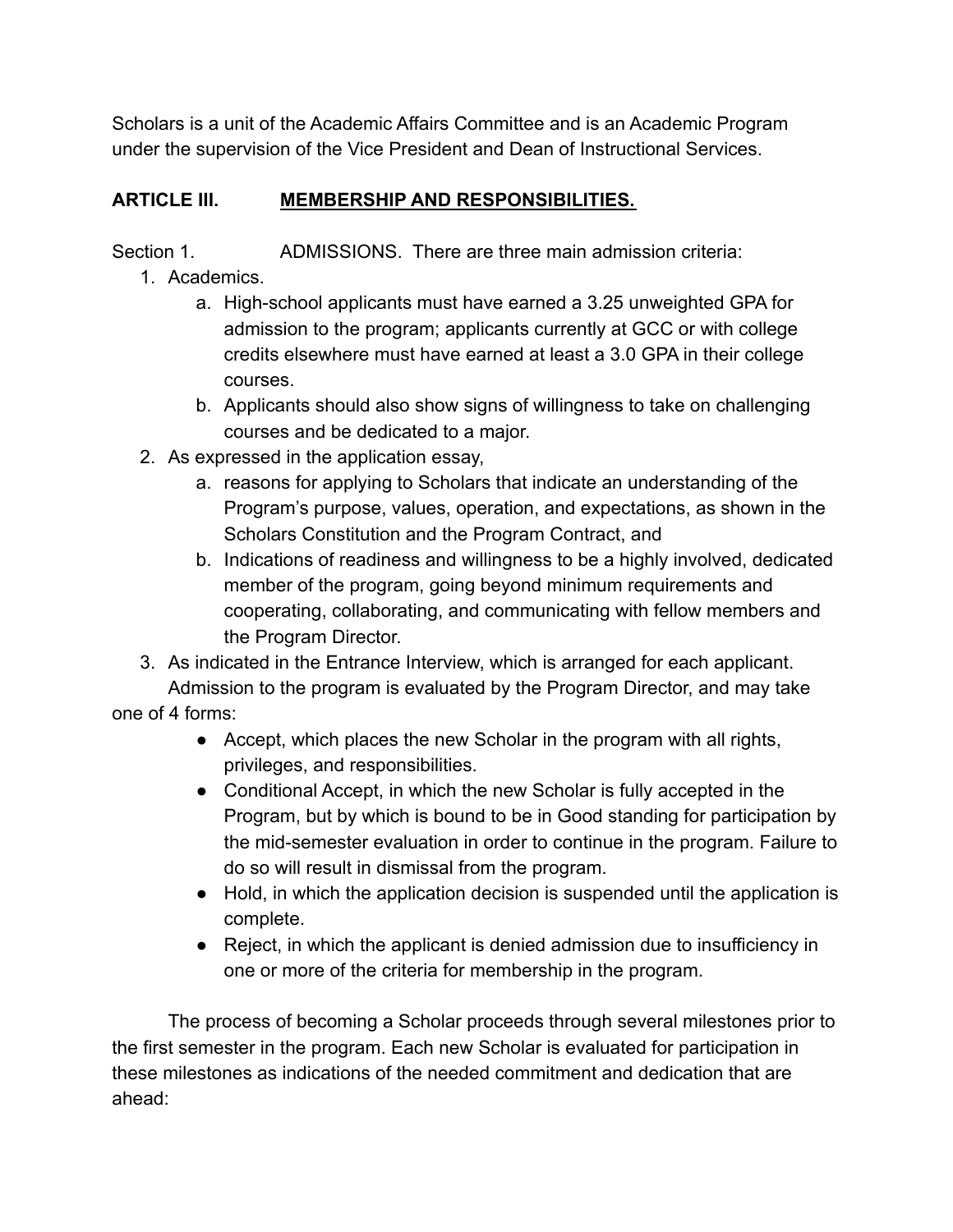- the Application, including the Entrance Interview
- the Program Contract to read, sign, and submit
- the Scholars Orientation

For Good Academic Standing, Scholars must maintain a minimum 3.0 GPA overall and/or each semester as applicable. Each Scholar must take a minimum of 15 units of Honors (or designated Scholars) courses, in accordance with criteria for membership in the UCLA Transfer Alliance Program (TAP), and for Certification of Scholars Program Completion. Scholars typically take 1 Honors (or Scholars) course each semester for at least 2 semesters in which they are in Good Standing in the program unless otherwise authorized by the Program Director. All Honors, or Honors-equivalent ("blanket" classes for Scholars credit but without the "H" designation), must be taken at GCC. To ensure that Honors classes are taken in a timely manner, the Student Education Plan should be updated at least each semester in consultation with a Scholars Counselor, and Scholars should also meet regularly with the Program Director.

Honors courses may be taken on a Pass/No Pass basis, with the possible exception of major-preparation courses, and others that transfer institutions or academic departments may not accept without a letter grade. Students are strongly advised to meet with a counselor before making any academic planning decisions.

All course units completed as part of a Glendale Community College sponsored study abroad program are eligible to be applied toward the 15 units of Honors courses required for Program Completion. This includes the Baja Program and the Study Abroad Program. However, prior approval of the relevant program's administrators and the Scholars Program Director is required. Approvals for Baja Program work and Study Abroad work are not automatic.

Section 2. **PARTICIPATION.** All Scholars are required to complete 9 or more Scholars events per semester, as follows:

Minimum of 3 community service events with an accompanying approved verification, including photos of the Scholar doing the activity and a form or email from a supervisor, subject to approval by cabinet and program director

- o 2 or more Scholars community service events
- o 1 may be outside of Scholars if there is an absolute necessity
- Minimum of 3 Scholars fundraising events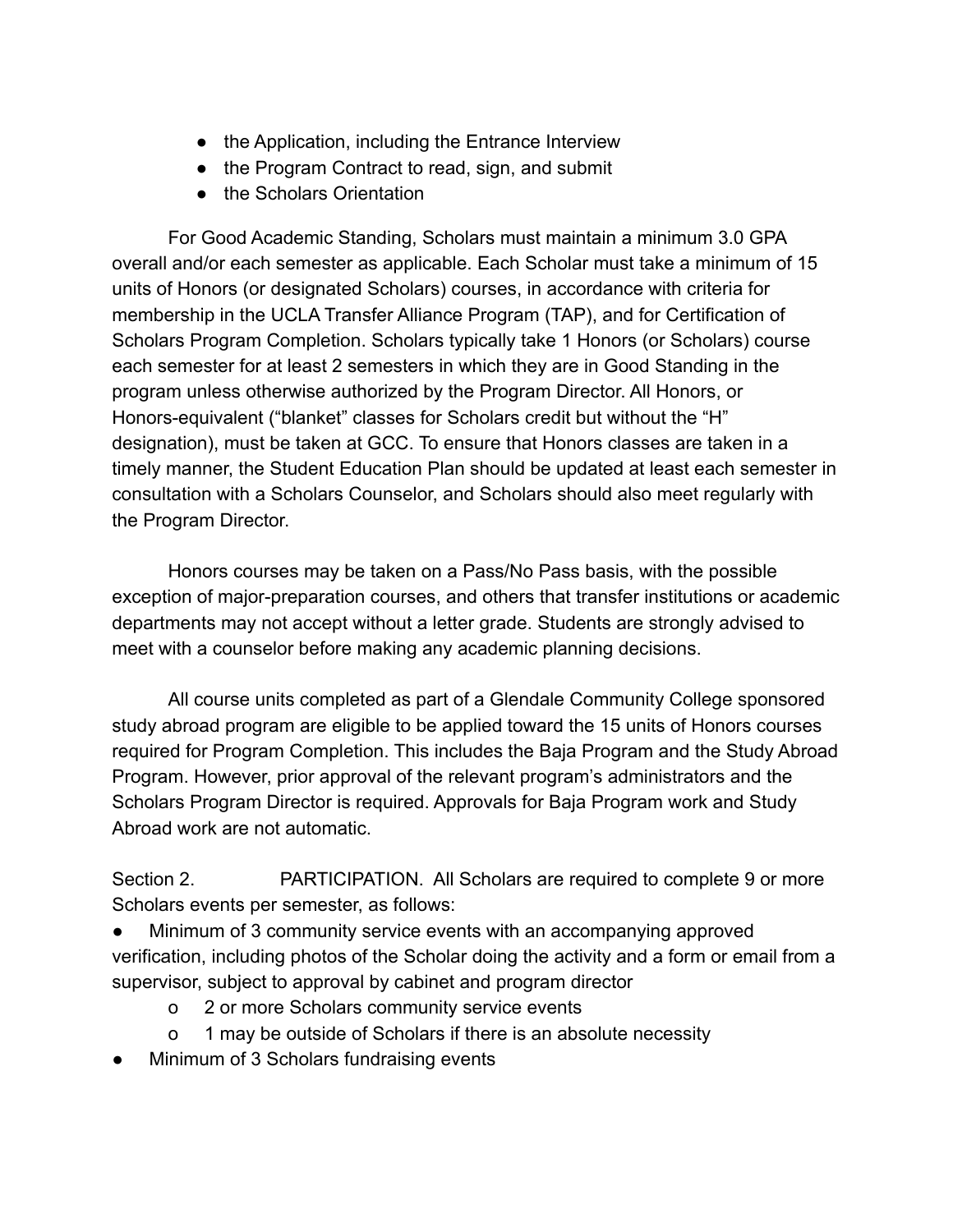o Scholars will receive ½ credit for an approved\* financial contribution and ½ credit for the social aspect of fundraising events

\*Approved financial contribution means an amount that is substantial as opposed to a bare minimum, as evaluated by Cabinet and the Program Director, and noting the option to participate in the Fundraising Social Aspect instead of making a contribution.

- Minimum of 2 Scholars social events
- Minimum of 1 Arts and Culture event

Participation in more than the minimum shows expected involvement and dedication.

Scholars must attend and participate fully in events for their duration, or as stipulated, in order to earn credit for them; the normative time is 2 hours, which may vary by event. Committee directors, Cabinet members, and the Program Director may have discretion to determine event credit. For example, for Zoom or other online events and meetings, video must be on; if there are issues preventing that, the Scholar must notify the relevant committee director well in advance or risk not receiving credit for the event or meeting. Also, the Scholar must be fully present and not driving a car, distracted by others in the room, or otherwise not appearing to be attentive. Leaving early, disrupting the activity, or inappropriate behavior may be cause not to award credit. On the other hand, the spirit of our activities is to enjoy our time, encourage active engagement, and work together. Proper documentation and proof of event or activity participation must be presented to the Vice President for record-keeping; on Canvas, Submission Forms will be available. Approval by the Director of the program is required in order for hours earned outside of the program, and for any issues affecting participation, to be considered and for credit to be given.

Scholars are expected to be mindful when signing up for events. If a Scholar signs up for a Scholars Program event or activity and neither attends nor contacts a Cabinet member or the Program Director 24 hours prior to the meeting, an Absence is recorded for that event or activity. Changes in signups must be requested and are subject to approval by Cabinet and the Program Director.

In addition, Scholars must participate actively on a Scholars Committee for Scholars Participation Good Standing, as specified in Article V, Section 3 below. Scholars also must participate actively in a Subcommittee. Further, Scholars must attend and participate in all General Assembly meetings throughout the year, as specified in Article V, Section 2 below. This Participation Standing is evaluated by the Program Director at midsemester and at the end of each semester, in consultation with the relevant Committee Directors and Executive Cabinet.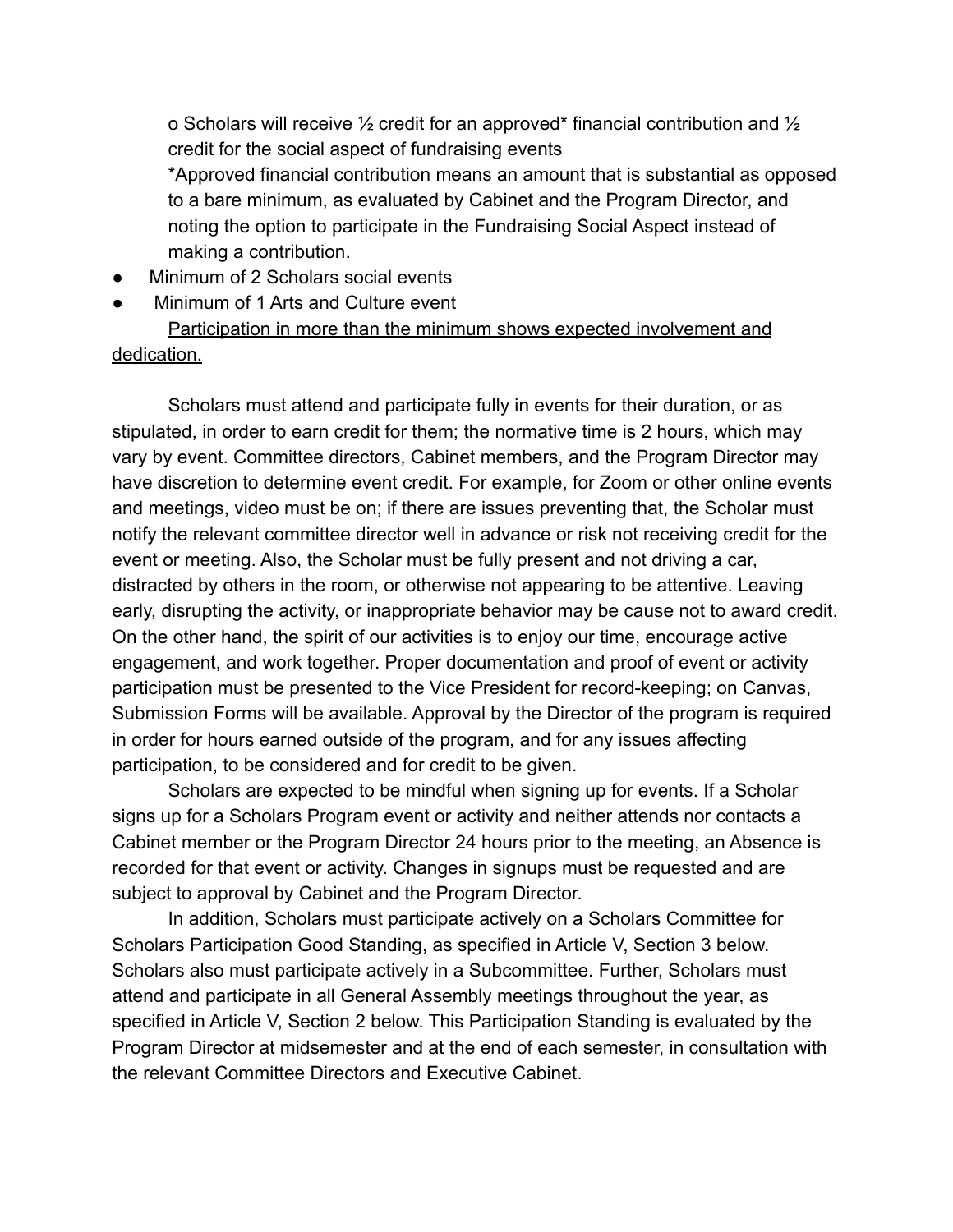In the case that a Scholar completes at least 15 units of Honors courses before his or her final semester at the college, he or she must continue to fulfill the required Participation credits until transfer.

Section 3. SCHOLARS PROGRAM COMPLETION. If a Scholar completes 15 units of Honors/Scholars courses in Good Standing, and also maintains Participation Good Standing while in Scholars, then that Scholar is awarded Certification of Program Completion, as a testament of outstanding readiness for transfer.

If a Scholar's final semester at the college ends in Probation, his or her Program Completion certification is not awarded, subject to review by the Program Director. Also, the Scholar must be on good standing for academics and participation by the end of the Fall semester, and continuing on Good Standing through the Spring semester as well, prior to transfer, to be eligible for TAP (Transfer Alliance Program) certification. If a transferring Scholar is not in Good Standing in the transfer year, the transfer institution may be contacted and the application may be reevaluated.

Scholars will adhere to the existing requirements that state that a Scholar must maintain a 3.0 cumulative GPA or higher to be eligible for Program Completion and a 3.2 cumulative GPA or higher to qualify for UCLA TAP Certification.

Section 4. PROBATION (ACADEMIC). In the event that a Scholar does not maintain a 3.0 cumulative GPA or higher, the Scholar will be placed on probation during the subsequent semester (Fall/Spring). While on probation, the active Scholars student will be given the opportunity to return to good standing, and he or she is allowed to continue in the program, enroll for classes with priority registration, and function as a fully active Scholar. However, inactive students (i.e., those not enrolled in classes) are removed from priority registration. To return to good standing, the student must raise his/her cumulative GPA to at least the minimum requirement. The semester GPA will also be considered in borderline cases. The probation policy requires the student to see the Program Director. Scholars are also advised to visit a Scholars Counselor at least once a semester to ensure that the Student Education Plan is updated as the Scholar on Academic Probation strives to return to good standing.

Section 5. PROBATION (PARTICIPATION). Scholars Participation is evaluated at least twice each semester: at midsemester and at the completion of the semester. Each Committee Director contacts and meets with committee members whose attendance and participation have not been sufficient, in the judgment of the Committee Director. If a Scholar has participated in 5 or more events by midsemester, then that Scholar is in Good Participation Standing. If the Scholar attends and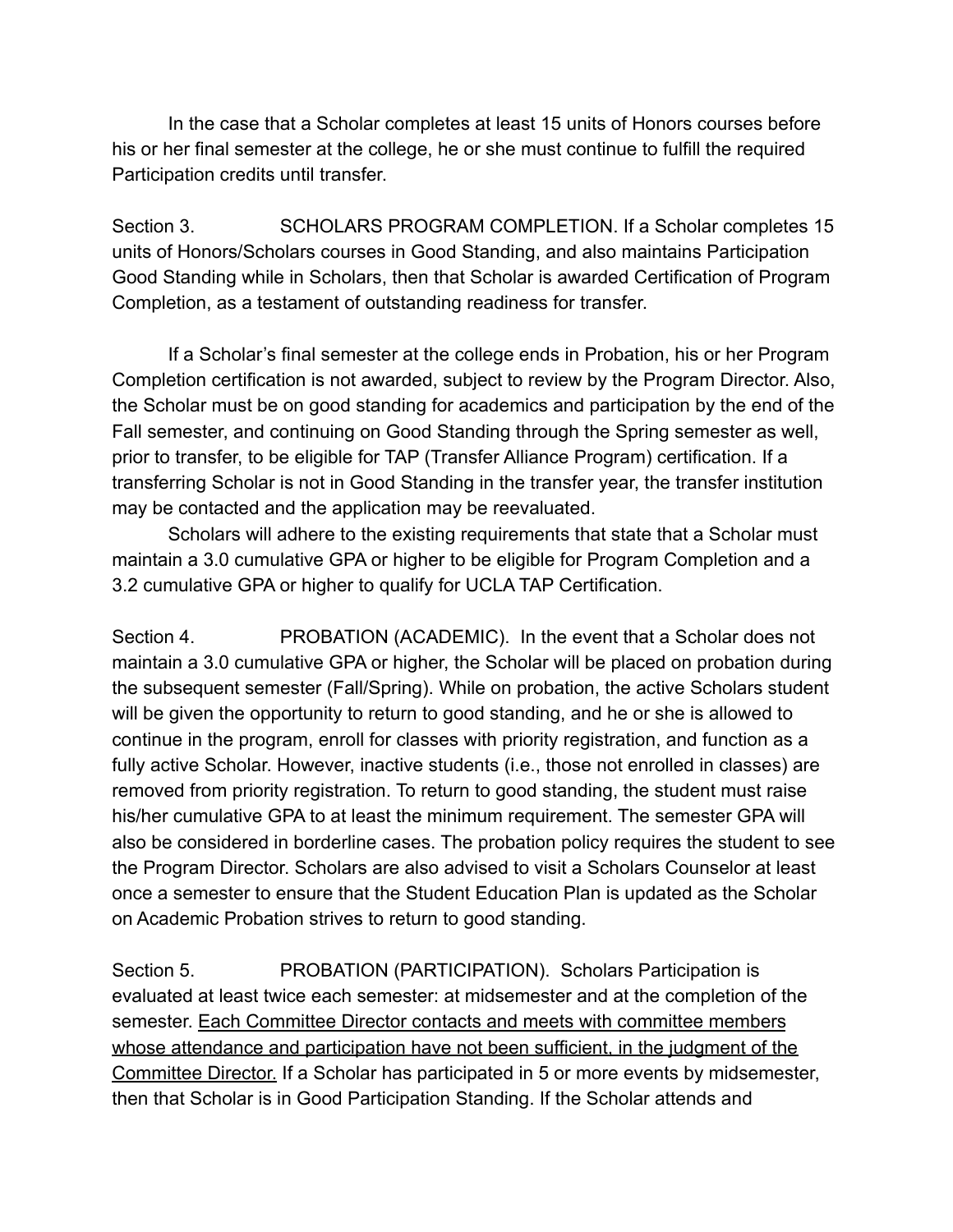participates in fewer than **5 events by midsemester**, the Scholar is placed on Probation. Satisfactorily completing **a minimum of 9 events by the end of the semester** returns the Scholar to Good Standing. If the Scholar completes fewer than 9 events by the end of the semester, and is on probation at midsemester, then the Scholar is placed on Dismissal (see Sec. 6 below). When placed on Probation, the Scholar must see the Program Director.

Section 6. DISMISSAL. If a student is unable to return to good standing in the evaluation period following probation:

- one-half semester for participation
- one full semester for academics, as defined above

the student is dismissed from the Program, and all privileges attached to the Scholars Program are revoked for that student.

● In the event that a Scholar does not complete 9 or more events of Scholars Participation, plus attending and participating in General Assembly and Committee meetings each semester, having been on Probation after the previous half-semester, the Scholar will be placed on Dismissal during the subsequent half-semester (Fall/Spring). After meeting with the Program Director, a student on Dismissal may return to good standing by participating in Scholars activities and meetings, along with fulfilling the requirements for good academic standing.

That return to good standing takes 2 consecutive evaluation periods after being placed on Dismissal--

- 2 half-semesters for participation, first to Probation, allowing active functioning in the program, then to Good Standing if requirements are met,
- 2 full semesters of a GPA of 3.0 or higher, each semester and/or overall.

Section 7. CONDUCT. All Scholars, as GCC students and as representatives of the program's ideals of academic excellence, service to others, and collegial support, are expected to conduct themselves respectfully, generously, and honorably. Such exemplary conduct is a condition of Good Standing for participation. Violations of conduct may result in probation or dismissal. A meeting will be held with the Program Director and the co-directors of the committee involved to resolve the violation. Continual failure to comply with standards of attitude, conduct, and behavior, as evaluated by the Program Director in conjunction with the Scholars Executive Cabinet, in consultation with Cabinet members, is cause for dismissal from the Program. The GCC Code of Conduct applies at all times.

# **ARTICLE IV. THE CABINET: POSITIONS AND RESPONSIBILITIES**.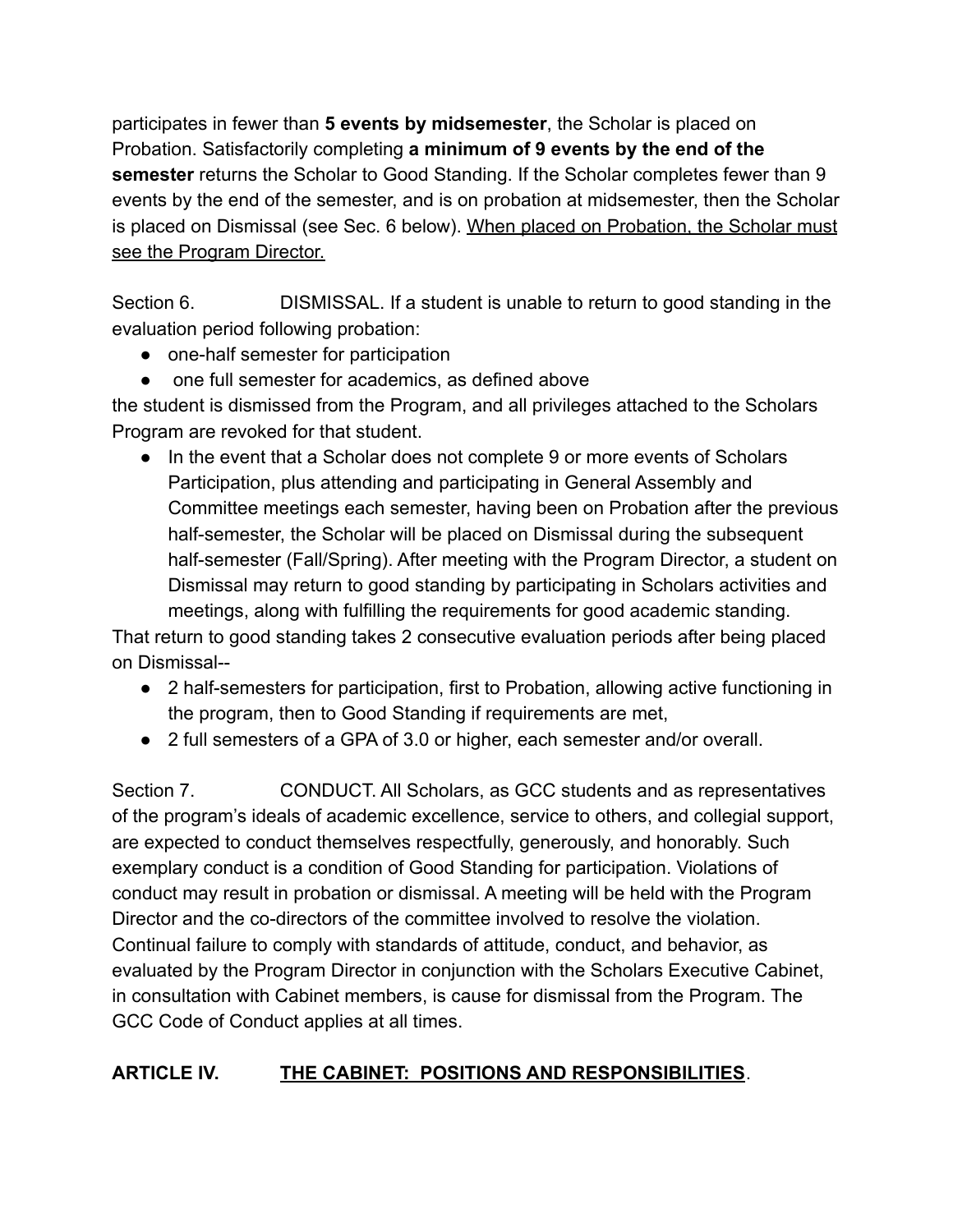All Cabinet members are expected:

To uphold the standards and policies of the Scholars Program as leaders and role models by setting a conducive tone, promoting a good attitude, and encouraging Scholars in all of their endeavors.

To carry out the responsibilities of their positions actively for the entire academic year, plus the summer meetings, tasks, and activities such as Retreat.

To attend all planned Scholars events on campus and in the community with at least half of Cabinet participating.

To help promote the Scholars Program at all times as representatives of the Scholars standards of academic excellence, service, integrity, respect, mutual support, cooperation, and compassion. All Cabinet members are to be respectful of their fellow Cabinet members at all times, including but not limited to during Cabinet, Committee, and General Assembly meetings and at events.

● To make their GCC student email address, telephone number, or both, available to all Scholars; to be accessible and available for information and mentoring as Scholars leaders.

To dedicate their efforts and participate in all aspects of the program in the interest of its unity and well-being. The Executive Cabinet and Program Director evaluate Cabinet members for their academic standing, service, and participation during the Summer probationary period, at midsemester, and at the end of each semester. Cabinet members likewise conduct probationary summer, midsemester, and end-of-semester evaluations of the Executive Cabinet and the Program Director.

Section 1. SCHOLARS PROGRAM DIRECTOR. The Director bears the final responsibility for the efficient operation of all aspects of The Scholars Program. He or she makes final decisions on admissions, the selection of Cabinet members, Scholars standing, approvals for events, supervision of Scholars functions on campus, enforcements of policies, expenditures, issues, disputes, and special cases, along with any other decision, supervision, or task involving the program. In particular, he or she performs the following responsibilities, and others as specified on the official GCC job description of the Scholars Director:

- Select new Scholars from the pool of applicants.
- Meet weekly with Executive Cabinet and Cabinet.
- Confer with campus divisions and arrange Honors and designated Scholars courses to be taught each semester, including Scholars By Contract classes.

Ensure that all Scholars remain in good standing in the program by monitoring and evaluating the standing of all Scholars and notifying them following each semester. Maintaining lists of active Scholars, activating them for priority registration, and certifying them for Program Completion.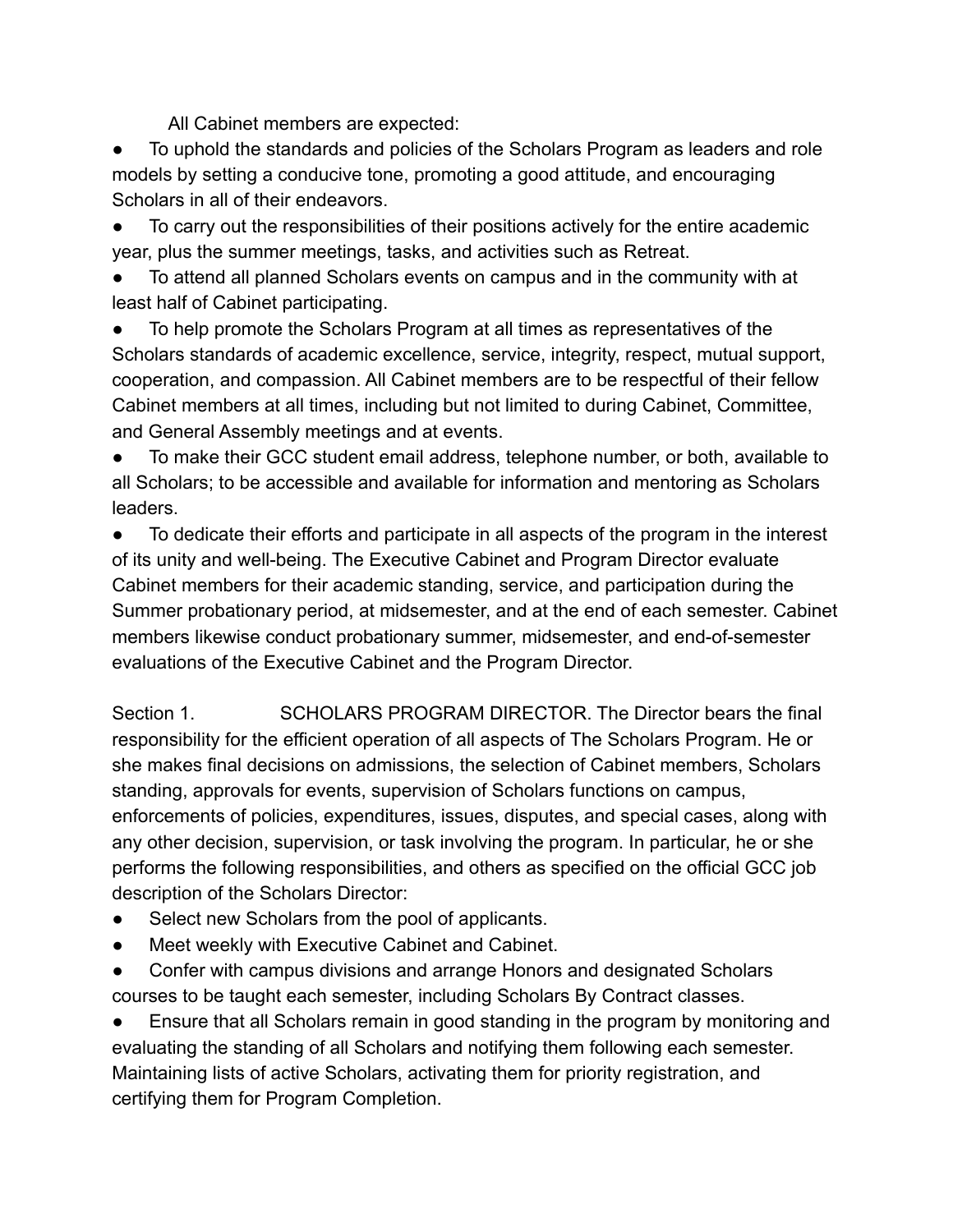- Counsel students on probationary and dismissal standing and mediate conflicts.
- Participate in General Assembly and other Scholars meetings.

● Review minutes from all weekly committee meetings as well as Executive Cabinet, Cabinet meetings, and General Assemblies.

Approve Scholars events and activities and ensure that they are run properly according to GCC policies.

Participate in and oversee committee meetings and functions.

● Participate in the TAP (Transfer Alliance Program at UCLA) and the Honors Transfer Council of California, and work with other Honors Program directors in the Western Region.

Chair the Scholars Advisory Committee, which is a subcommittee of the Academic Affairs Committee that reports to the Vice President of Instruction.

Meet weekly with the Dean of Instructional Services to discuss matters related to the Program.

- Administer funds allocated to Scholars and raised during the year.
- Recruit new Scholars through high-school visits, club rush, college fairs, and other projects and events.
- Help coordinate and participate in Scholars events and those in affiliation with other groups at GCC and in the community.

● Set up and maintain the Scholars website and supervise any other Scholars social media.

Be available to answer questions, listen to concerns, discuss options, and otherwise be of help in office hours.

Help students prepare for transfer, including writing letters of recommendation, assisting students with application essays, discussing options, having transferred Scholars return and advise current Scholars, and provide other assistance.

● Mentor students for honors research conferences, including helping them with applications.

● Participate in the scholarship selection process and make final decisions and approvals.

Work with the Executive Cabinet to select Cabinet executive officers and committee directors for the following year; guide and instruct Cabinet members in leadership.

In general, take final responsibility for all Scholars matters.

Section 2. PRESIDENT and IOC REPRESENTATIVE . The responsibilities of the President shall include, but are not limited to, the following:

a. Being actively involved in the program in all aspects: planning, coordination, and consultation.

1. Attend all committee meetings.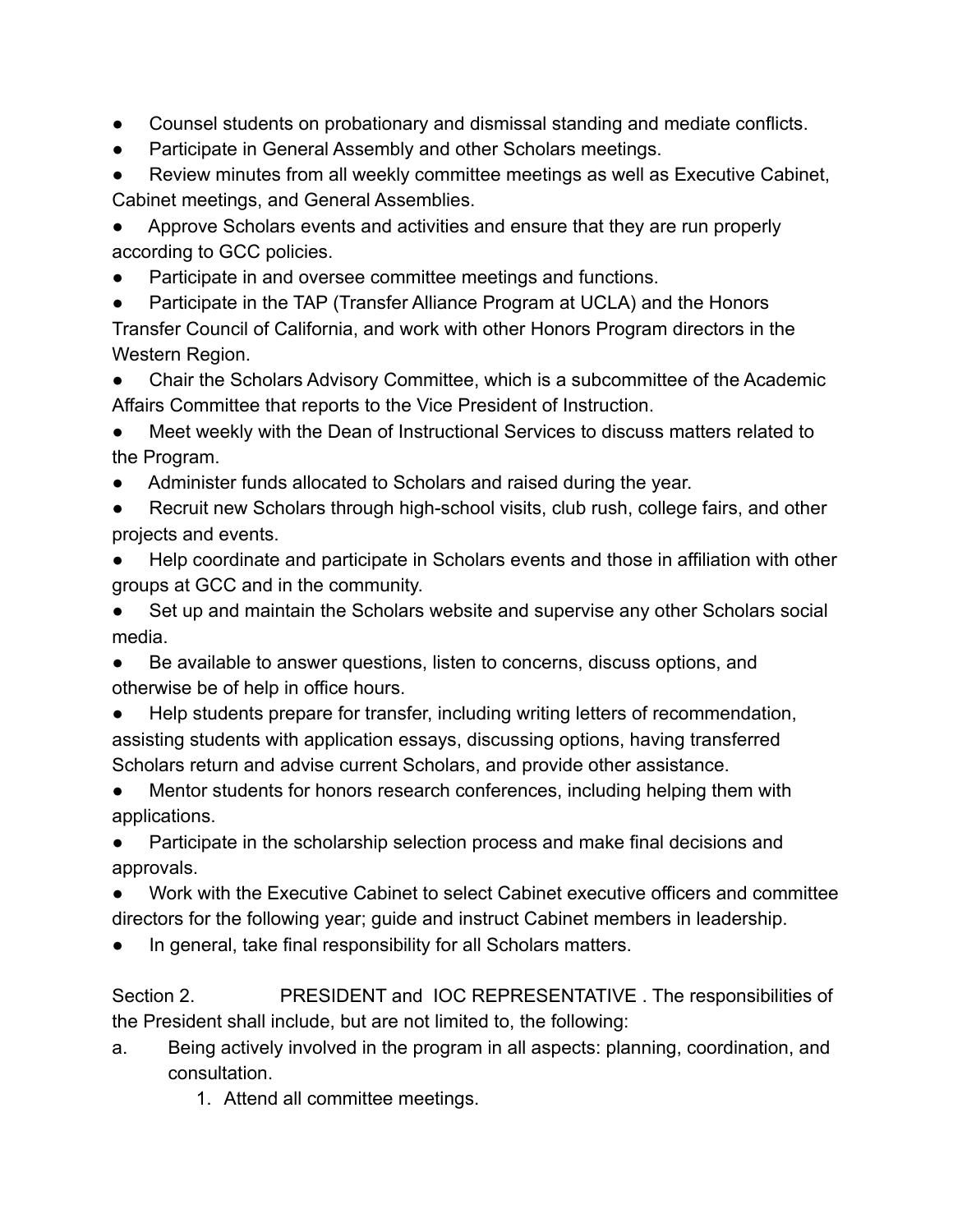- 2. Plan the General Assemblies.
- 3. Attend all social events and fundraisers.
- 4. Address fellow Scholars' questions and concerns.
- 5. Have weekly meetings with Executive Cabinet.
- 6. Coordinate weekly meetings, frequent consultations, and ongoing updates with the Program Director.
- 7. Be in continuous contact with Cabinet and update them with ongoing announcements.
- 8. Address issues and problems as they arise, in conjunction with Executive Cabinet and the Program Director.
- 9. Attend all Scholars Advisory Committee meetings as Scholars Representative (resource).
- 10. Utilizing the Remind messaging app to text reminders of important deadlines and events, along with accepting incoming Remind messages as a means to communicate with individual Scholars. Questions will be answered to the best of the President's ability, or redirected to the necessary Cabinet members. Comments and concerns will be addressed to the remainder of the Cabinet.
- 11. Oversee and approve all items posted on social media by Outreach.
- b. Overseeing all Cabinet meetings.
- c. Initiating and facilitating the preparation of an agenda for every Cabinet Meeting.
- d. Maintaining and exercising the ability to veto any measure; however, with a  $\frac{2}{3}$ majority, the Cabinet can override the veto.
- e. Making all necessary recommendations for appointment of vacant offices, in consultation with the Director and the Vice President.
- f. Voting only in case of a tie.
- g. Serving as Scholars representative (resource, non-voting) on the Scholars Advisory Committee.
- g. Representing the Scholars Program at all IOC Meetings.
- h. Maintaining a close relationship with ASGCC and all other clubs on campus.
- i. Re-registering the Scholars Program with IOC each semester and submitting a revised Scholars Constitution.
- j. Attending IOC meetings and appealing to the IOC for grants and additional funding for the Scholars Program.

Section 3. VICE PRESIDENT. The responsibilities of the Vice President shall include, but are not limited to, the following:

a. Assisting and extending the roles of the President.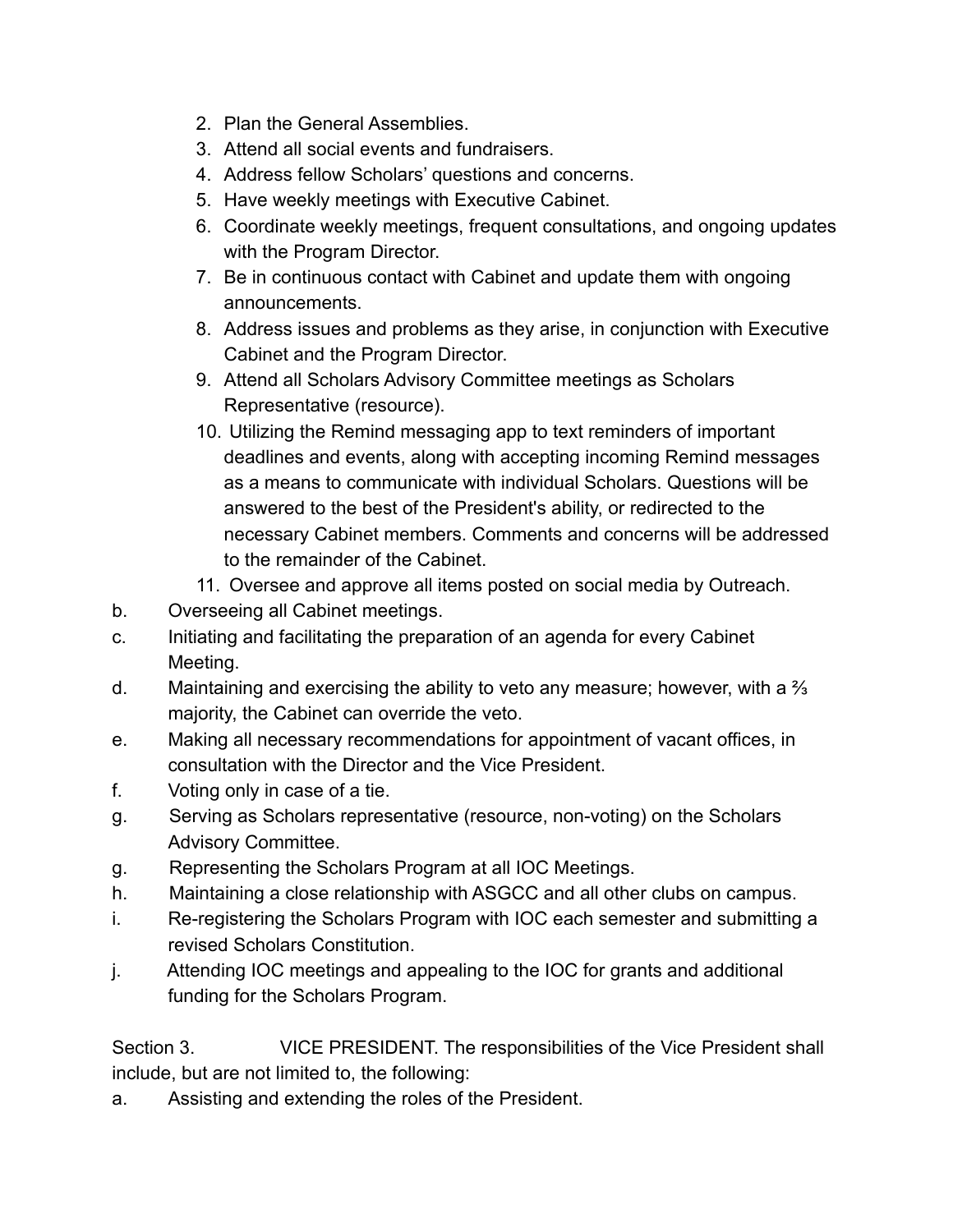- b. Assisting all other Cabinet members in case of an absence.
- c. Working closely with Cabinet members to devise new ideas, plan and run Scholars meetings and events, and aid with communication and coordination among Cabinet groups and individual members.
- d. Keeping track of the members' Scholars participation, measured by the number of events in which a Scholar participates, as evaluated and reported by each committee Director for the entire school year and submitting them to the Director of the program prior to the last day of each semester (Fall/Spring).
- e. Maintaining and updating the Scholars Program Website.
- f. Helping to ensure that program policies are upheld.
- g. Working with the Executive Cabinet and Director to plan meetings, including Cabinet meetings and General Assemblies, consult and confer on policy enforcement, select new Cabinet positions, and other necessary actions that arise.
- h. Meeting regularly with Program Director, Treasurer, and Committee Directors to discuss the financial needs of the program.
- i. Assuming the President's responsibilities with the assistance of the Executive Cabinet in the event that the President is absent, resigns, or is removed from office.

Section 4. SECRETARY. The responsibilities of the Secretary shall include, but are not limited to, the following:

- a. Compiling and distributing the minutes of each committee meeting to all Scholars, and the minutes of each General Assembly to all Scholars.
- b. Recording the agenda and minutes of each Scholars Advisory Committee meeting to the office of the Vice-President of Instruction for approval by the Academic Affairs Committee.
- c. Sending announcements, along with the Scholars Administrative Assistant, forwarding emails pertaining to transfer, College functions, job, internship, and service opportunities, and otherwise communicating important information to all Scholars, from the Director or Cabinet members as well as approved sources, acting as the central source of such communication.
- d. Working closely with the Treasurer to help with spreading information related to the scholarship and internship subcommittee.
- e. Maintaining and updating the Scholars Calendar of events and activities.
- f. Serving as a liaison among the various Scholars Cabinet committees to promote the unity of the Scholars Program.
- g. In general, working with Scholars to provide information and to help them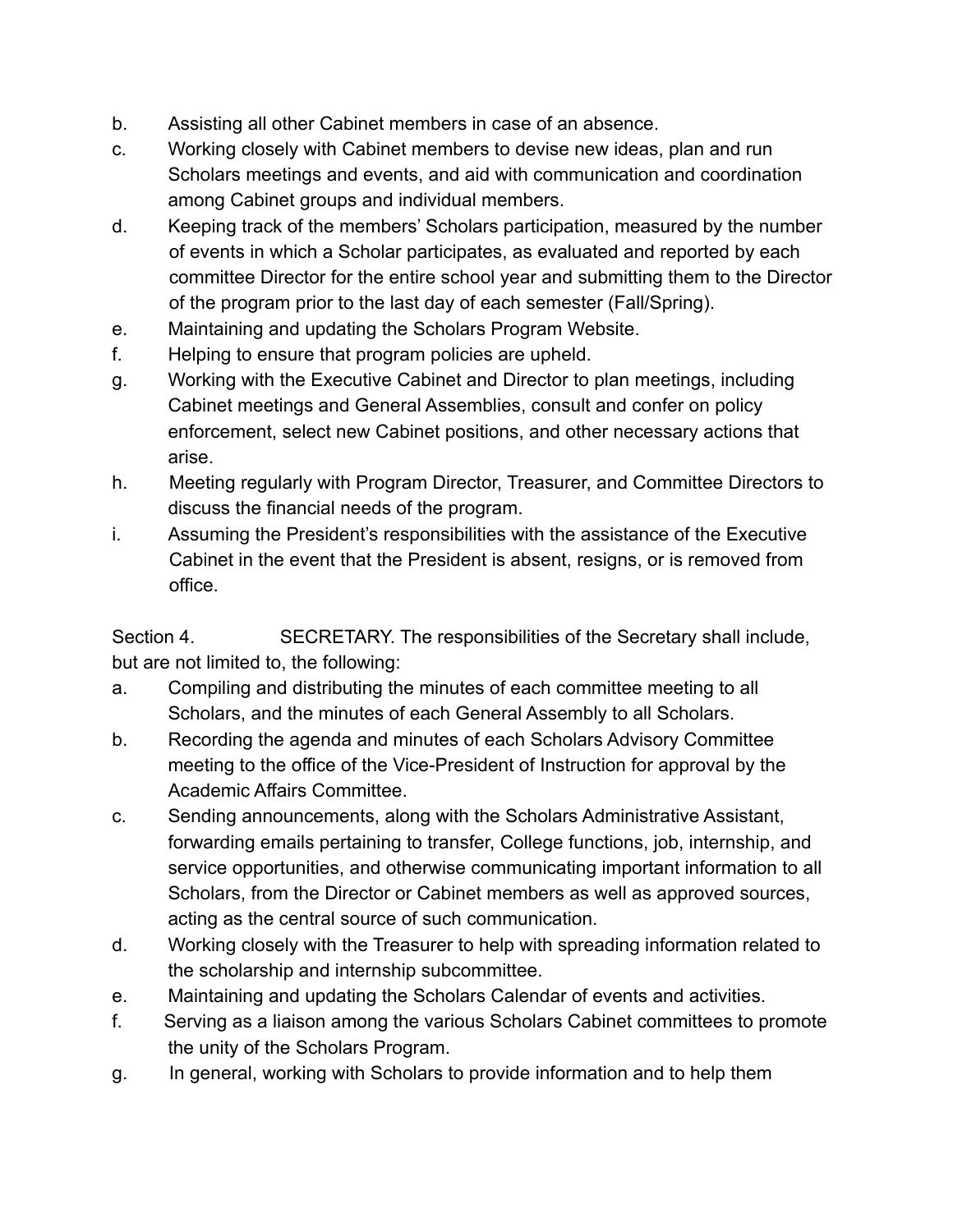function optimally in the Scholars Program, as well as in the college and in preparation for transfer and careers.

h. Assuming the President's responsibilities in the event that both the President and the Vice President are absent, resign, or are removed from office.

Section 5. TREASURER. The responsibilities of the Treasurer shall include, but are not limited to, the following:

- a. Working in conjunction with the President, Vice President, and Director, as well as the Cabinet committee directors, and the GCC Business Office to oversee the management of Scholars funds.
- b. Setting and monitoring financial goals for the program each semester. Keeping records of profits and expenses, updating Cabinet regularly on Scholars financial status in relation to the budget goals, reporting account balances, and analyzing the factors that affect the priorities and financial needs of the program.
- c. Working alongside Committee Directors to maintain good communication, manage funds efficiently, and accommodate committees' needs for funds for each event.
- d. Initiating and overseeing the applications and selections of scholarships for Scholars for both the Fall and Spring semesters.
- e. Taking responsibility for planning Cabinet Retreats.
- f. Assuming the President's responsibilities in the event that the President, Vice President, and Secretary are absent, resign, or are removed from office.
- g. Oversee and direct subcommittee about possible scholarships and internship opportunities pertaining to Scholars.

Section 6. **EXECUTIVE CABINET.** The President, Vice President, Secretary, and Treasurer constitute the Scholars Executive Cabinet, in consultation with the Program Director. As such, they help plan Cabinet meetings, discuss meetings, ideas, events, and issues that arise, and make decisions about program policies and procedures, as well as any cases involving Scholars student conduct or other issues as needed. The Executive Cabinet considers the direction of the Scholars Program and continually seeks to maintain its principles as well as make improvements when necessary for the good of all involved. Executive Cabinet decisions are made in conjunction with the Scholars Program Director, who remains responsible for all aspects of the program and makes all final decisions. Any actions or changes that affect the Scholars Constitution are approved by a two-thirds vote of the full Cabinet, and then brought to the Scholars Advisory Committee for its approval.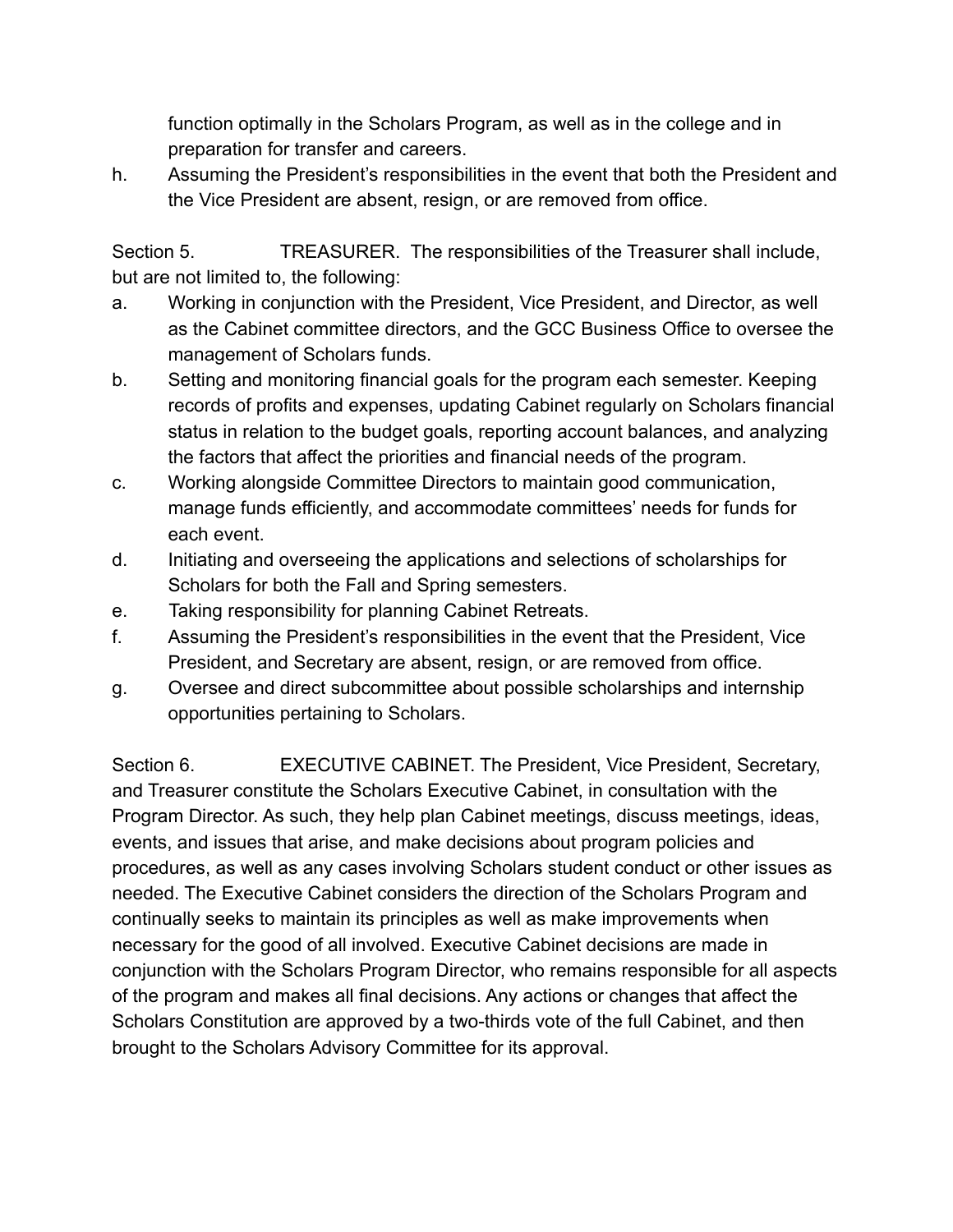Section 7. FUNDRAISING COMMITTEE. Chaired by the Director of Fundraising, the primary purposes of this body shall be:

- a. To plan meeting agendas and release them in advance, emphasizing participation by all committee members; to consistently organize social fundraisers throughout the school year, and by doing so, to raise a determined amount as a goal each semester, to be used as proposed by the committee director and approved by the Cabinet and/or Program Director.
- b. To work closely with the Treasurer to plan and coordinate fundraisers.
- c. To record attendance and participation of all committee members; record minutes of meetings and report them to the Secretary; record and report service for students who have earned them through their committee; to report news and announcements at each General Assembly meeting, and to submit a final list of participation to the Vice President at midsemester and at the designated time at the end of each semester.
- d. To make sure the time and location of fundraisers are convenient to all Scholars.
- e. To collaborate within the Program and with other on-campus organizations to promote unity.

Section 8. ARTS AND CULTURE COMMITTEE. Chaired by the Arts and Culture Director, the primary purposes of this body shall be:

- a. To advertise and host a variety of Arts and Culture events to demonstrate the artistic capabilities and visions of fellow students.
- b. To create, run a journal-submission process, publish, and distribute the program's arts and literary publication, *The Scholars Journal.* Submissions for consideration for this publication will be open to all GCC students.
- c. To create, promote, host, and manage the Scholars Talent Show, in which all Scholars are invited to participate in order to put forth their talents and capabilities. To manage the submission process of the four checkpoints at the start of every month.
- d. Award scholarships to top contributors, if approved by the Treasurer and Director.
- e. To work closely with the Treasurer to plan and coordinate fundraising events.
- f. To plan meeting agendas and release them in advance, emphasizing participation by all committee members; record attendance and participation of all committee members; record minutes of meetings and report them to the Secretary; record and report participation for students who have earned them through their committee; to report news and announcements at each General Assembly meeting, and to submit a final list of participation to the Vice President at midsemester and at the designated time at the end of each semester.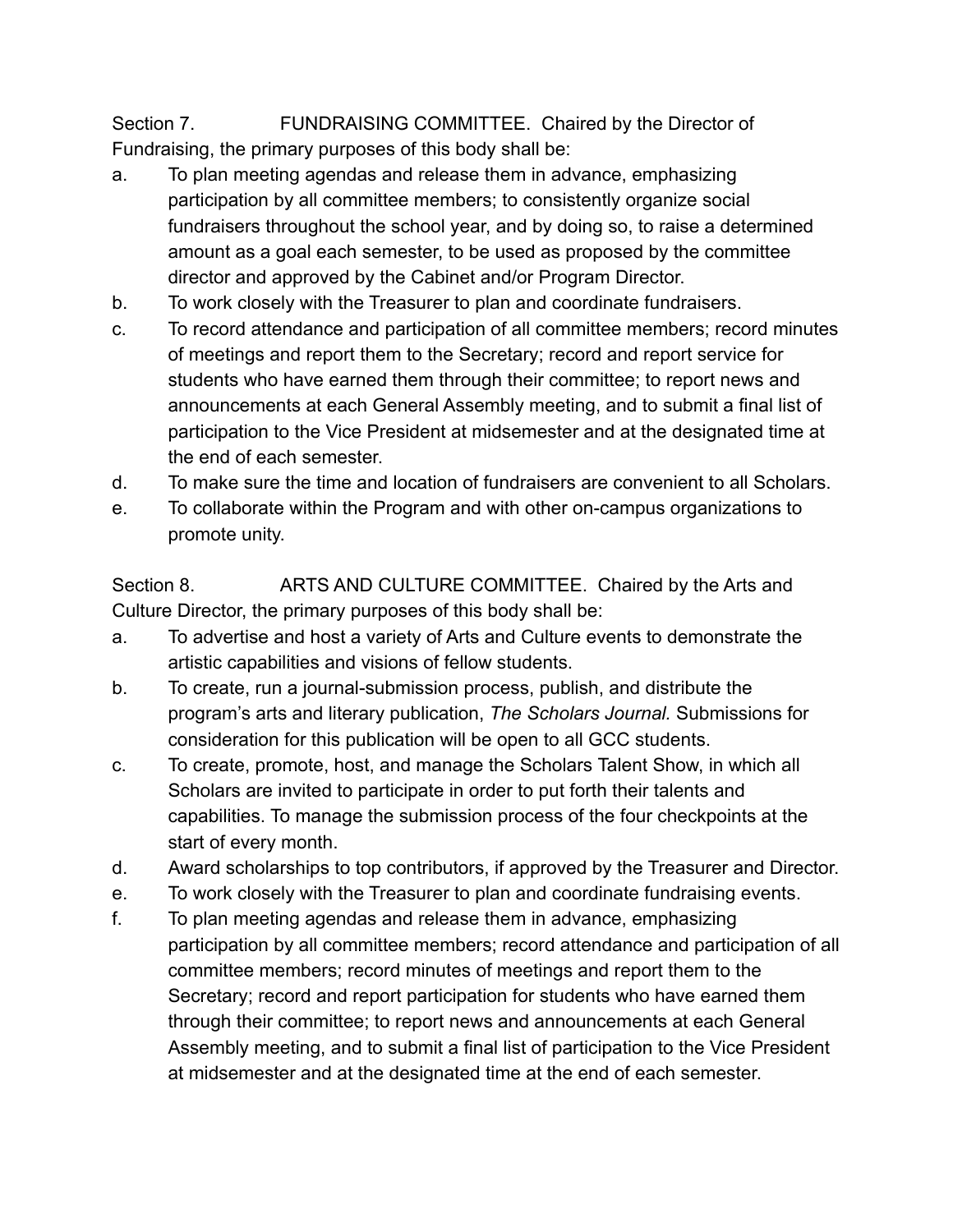g. To collaborate within the Program and with other on-campus organizations to promote unity.

Section 9. OUTREACH COMMITTEE. Chaired by the Outreach Director, the primary purposes of this body shall be:

- a. To organize recruiting events at local high schools, on campus, and in the general community, through consultation with the Director of the Scholars Program and working closely with the GCC Student Outreach Services office.
- b. To design and distribute Scholars apparel and merchandise for members and Cabinet.
- c. To work closely with the Treasurer in the planning and coordination of purchases.
- d. To promote the Scholars Program through various forms of advertising and marketing; flyers, A-frames, and on-campus TV screens.
- e. To plan meeting agendas and activities, emphasizing participation by all committee members; to record attendance and participation of all committee members; record minutes of meetings and report them to the Secretary; record and report participation for students who have earned them through their committee; to report news and announcements at each General Assembly meeting, and to submit a final list of participation to the Vice President at midsemester and at the designated time at the end of each semester.
- f. To collaborate within the Program and with other on-campus organizations to promote unity.
- g. To manage the Program's social media pages and accounts as a means of communication with the members as well as program-marketing. More specifically, Outreach is responsible for documenting and promoting the purpose of the Program through pictures, videos, and other promotions on various social media platforms.

Section 10. COMMUNITY SERVICE COMMITTEE. Chaired by the Director of Community Service, the primary purposes of this body shall be:

- a. To run service-oriented programs that benefit the campus and community.
- b. To coordinate volunteer efforts with nonprofit and charitable organizations on campus and in the community, raise awareness of various causes, and promote self-enrichment.
- c. To work closely as needed with the Treasurer for any funding needed.
- d. To plan meeting agendas, emphasizing participation by all committee members; to record attendance and participation of all committee members; record minutes of meetings and report them to the Secretary; record and report participation of students for activities both planned by the committee and the one allowed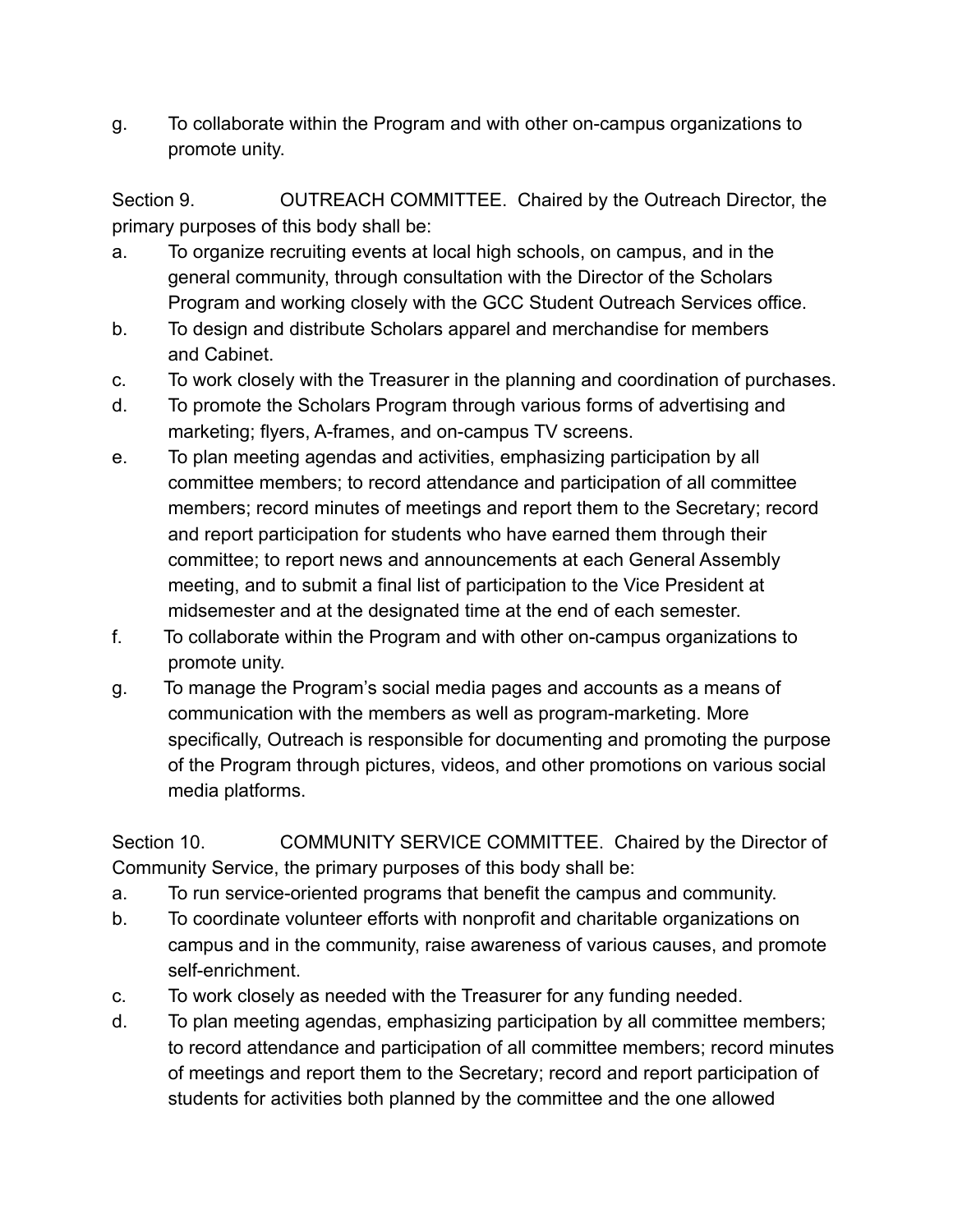outside activity; to report news and announcements at each General Assembly meeting, and to submit a list of event participation to the Vice President at midsemester and at the designated time at the end of each semester.

- e. To be involved in efforts that aim to maintain the well-being of the environment.
- f. To seek opportunities to be involved in civic organizations.
- g. To collaborate within the Program and with other on-campus organizations to promote unity.

Section 11. SOCIAL EVENTS COMMITTEE. Chaired by the Director of Events, the primary purposes of this body shall be:

- a. To organize, promote, and run social events for all Scholars throughout the year.
- b. To promote friendship, pride in the program, and benefits of team-building.
- c. To facilitate interactions and involvement among all Scholars.
- d. To work closely with the Treasurer for any needed funding.
- e. To record attendance and participation of all committee members; record minutes of meetings and report them to the Secretary; record and report service for students who have earned them through their committee; to report news and announcements at each General Assembly meeting, and to submit a final list of event participation to the Vice President at midsemester and at the designated time at the end of each semester.
- f. To collaborate within the Program and with other on-campus organizations to promote unity.
- g. To plan and coordinate the annual Scholars Celebration, taking place at the end of the Spring semester. The Celebration is planned in consultation with the Program Director and Cabinet. The responsibilities of the Event Directors for the Celebration shall be:

1. To work with the Executive Cabinet, Fundraising Committee Directors, and Program Director to establish an efficient and acceptable budget for the **Celebration** 

2. To meet weekly, and more as needed, with the Events Committee to plan the Celebration thoroughly and effectively, including an agenda, guests, invitations, venue, food, awards, decorations, announcements of transfer institutions for applicable Scholars, working in conjunction with the Scholars Counselors, the Program Director, other relevant administrators, faculty, and staff.

3. To work with the Program to plan and organize events and the Celebration simultaneously during the Spring semester.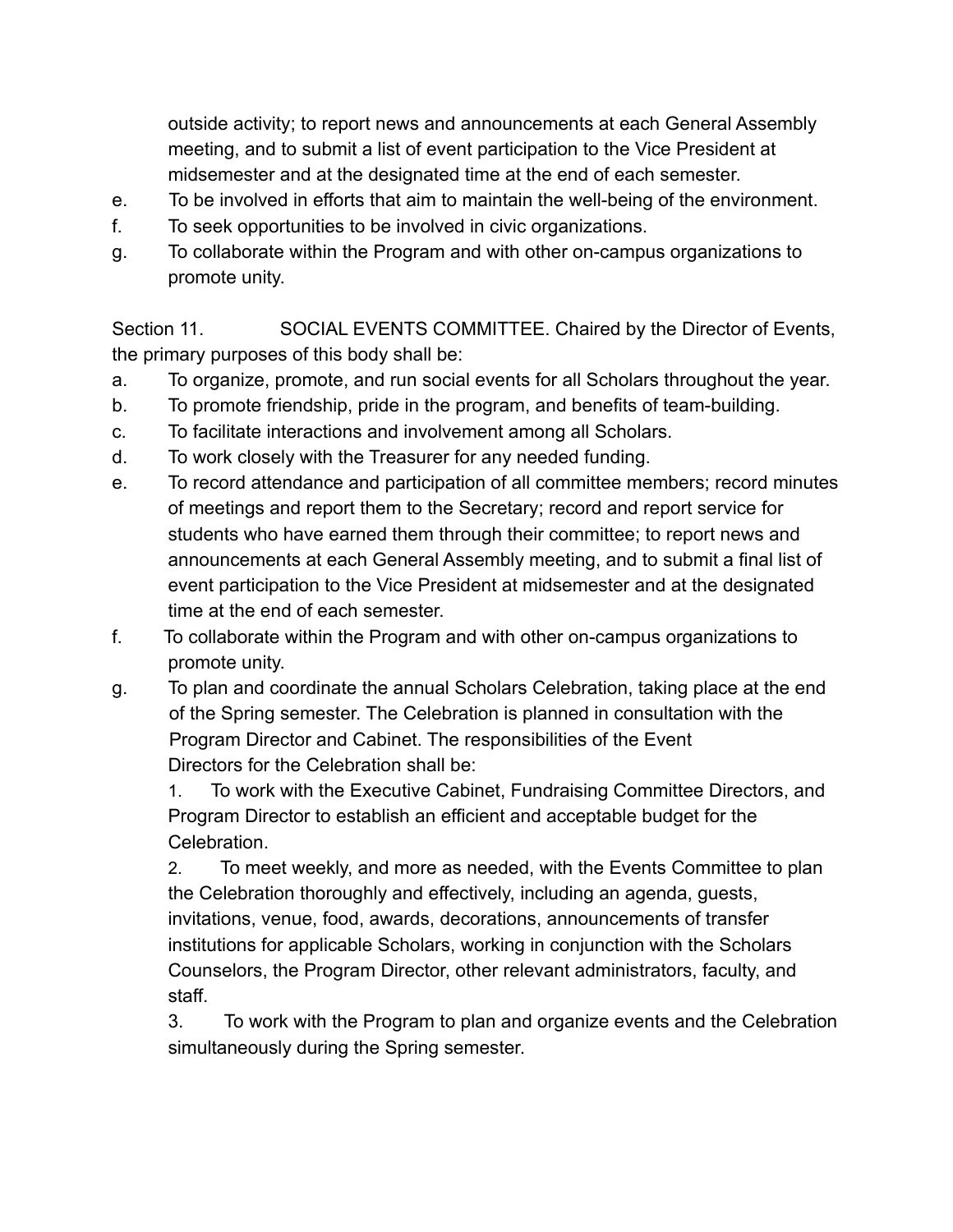Section 12. REPRESENTATIVE TO SCHOLARS ADVISORY COMMITTEE. As provided by GCC Governance and Scholars Advisory Committee policy, the Cabinet will select one Representative from the Scholars Program for the year. The expected person to take this role is the Scholars President. This position has been designated as Resource (non-voting). The responsibilities of the Scholars Program on the Scholars Advisory Committee include:

a. Attending all Scholars Advisory Committee Meetings.

b. Presenting issues and concerns affecting the Scholars Program at the Committee meetings.

c. Acting as a liaison between the Scholars Program and the Scholars Advisory Committee.

d. Note: Other Cabinet members are encouraged to attend Scholars Advisory Committee meetings, starting with one to serve as the Recording Secretary.

Section 13. EVALUATION OF CABINET. Standards of effective Cabinet functioning feature effort and communication, and Key Tenets as Evaluation Criteria are followed:

Summary of Key Tenets as Evaluation Criteria.

- Dedication to the program.
- Shared governance.
- Communication.
- Mental flexibility.
- Rationality over emotion.
- Proactivity over reactivity.
- Mutual trust and confidence among fellow Cabinet members and Scholars.

In general, Cabinet members (Committee Directors and also Executive Cabinet members) are expected to attend all General Assemblies and committee meetings. Also, a minimum of half of the current Cabinet must be represented at Scholars events. Evaluations of Cabinet and Executive members occur in the initial probationary period in the summer or when the Cabinet member begins in his or her position; at midsemester; at the end of each semester; and/or as needed. If a Cabinet member is selected at another time, that member is subject to a probationary period upon taking the position. A Cabinet member may be removed in that probationary period if he or she fails to attend meetings, activities, and events consistently, and/or if he or she fails to perform the responsibilities of the Cabinet position satisfactorily, including upholding the GCC Policy on Student Conduct, in the consensus judgment of the Executive Cabinet and Program Director, in consultation with other Cabinet members as needed.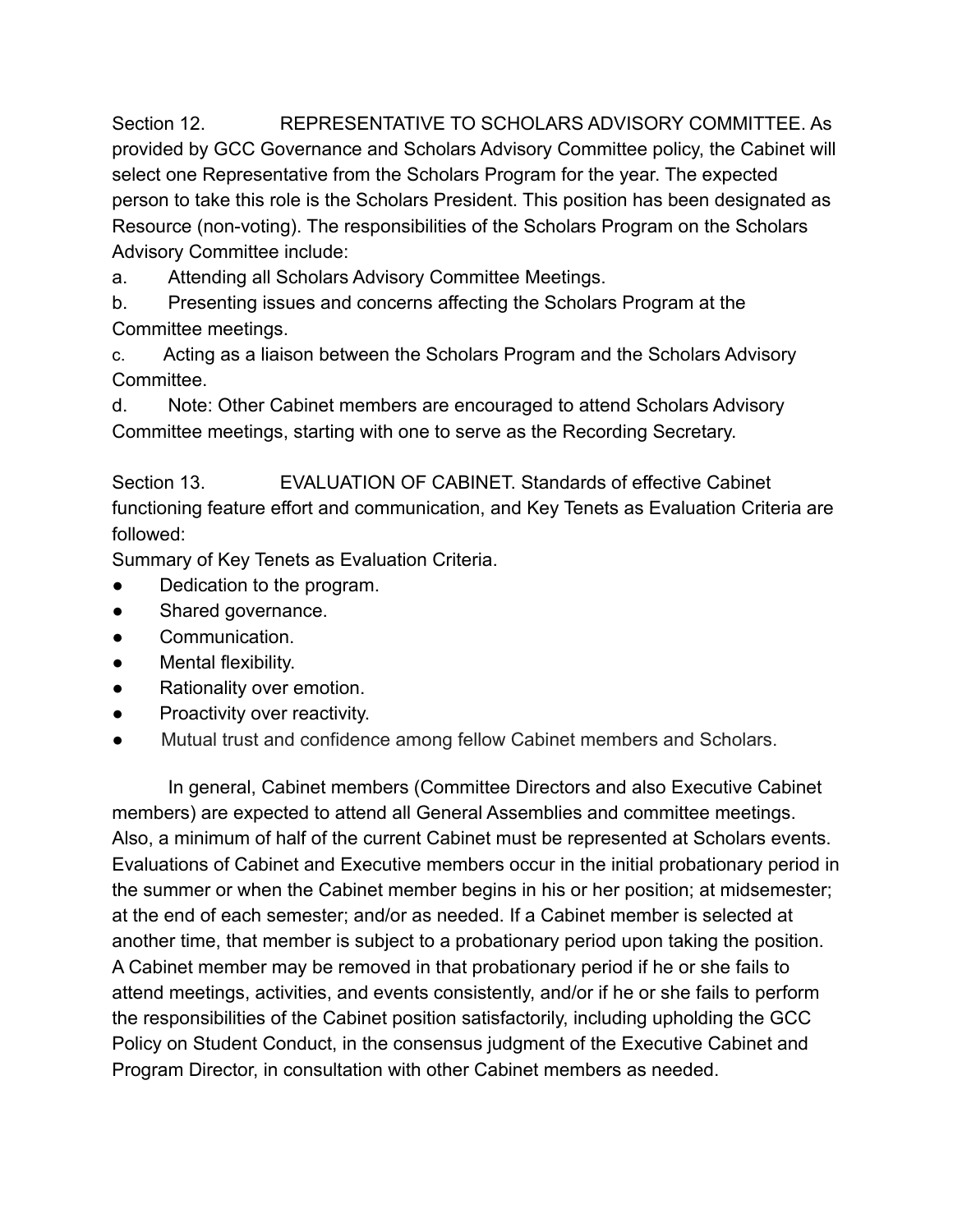Cabinet members on Academic Probation may continue to serve, but if they go on Academic Dismissal, they are no longer eligible for Cabinet. If a Cabinet member is not performing the responsibilities of the position satisfactorily, he or she meets with the Executive Cabinet and the Program Director, and terms for improvement, which may include an official warning and/or contract to fulfill within a specified period, are established to the agreement of all involved. A private meeting with the Program Director may be arranged as needed in cases of conflict of interest or other factors. If a Cabinet member fails to respond to these terms by an established deadline, then the Cabinet member is removed from that position, and the Executive Cabinet and Program Director select a replacement, in consultation with Cabinet members as needed. Cabinet members may bring up issues to evaluate a Cabinet member with the Executive Cabinet, with oversight by the Program Director in all cases.

Section 14. RESIGNATION AND REMOVAL FROM OFFICE. A Cabinet member reserves the right and bears the responsibility to resign for personal or other reasons if the position cannot be held with the Cabinet member's full energies and attention. A Cabinet member accused of improper conduct or neglect of responsibility may be removed by a decision of the Program Director, in consultation with the Cabinet. Academic dismissal also applies. An officer forced to resign from the Cabinet will never be able to be appointed or elected into the Scholars Cabinet again. If any Cabinet position becomes vacant during the academic year, the Program Director, in consultation with the Cabinet, has the responsibility to decide whether to appoint a new member to fill that position. A Cabinet member who has been removed from office may continue in the Scholars Program, as long as he or she fulfills the academic and participation requirements for Good Standing.

#### **ARTICLE V. ATTENDANCE AND PARTICIPATION**.

Section 1. ATTENDANCE POLICY. All Scholars, including Cabinet members, are expected to participate fully in Scholars meetings, events, and activities. Because of the Program's emphasis on dedication and involvement, the following policy applies: If a member cannot attend a function to which he or she is committed (i.e., events that he or she signed up for) or obligated (i.e., General Assembly, committee meetings, and subcommittee meetings), he or she is required to inform the relevant committee directors of the absence and the reason for it. Legitimate verification of the class, work obligation, or other reason is required. Failure to comply with this policy twice results in Probation, and thrice results in Dismissal.

**As indicated in the Program Contract, all Scholars are expected to have the College Hour (12:30-1:30 PM Monday through Thursday) clear to allow attendance**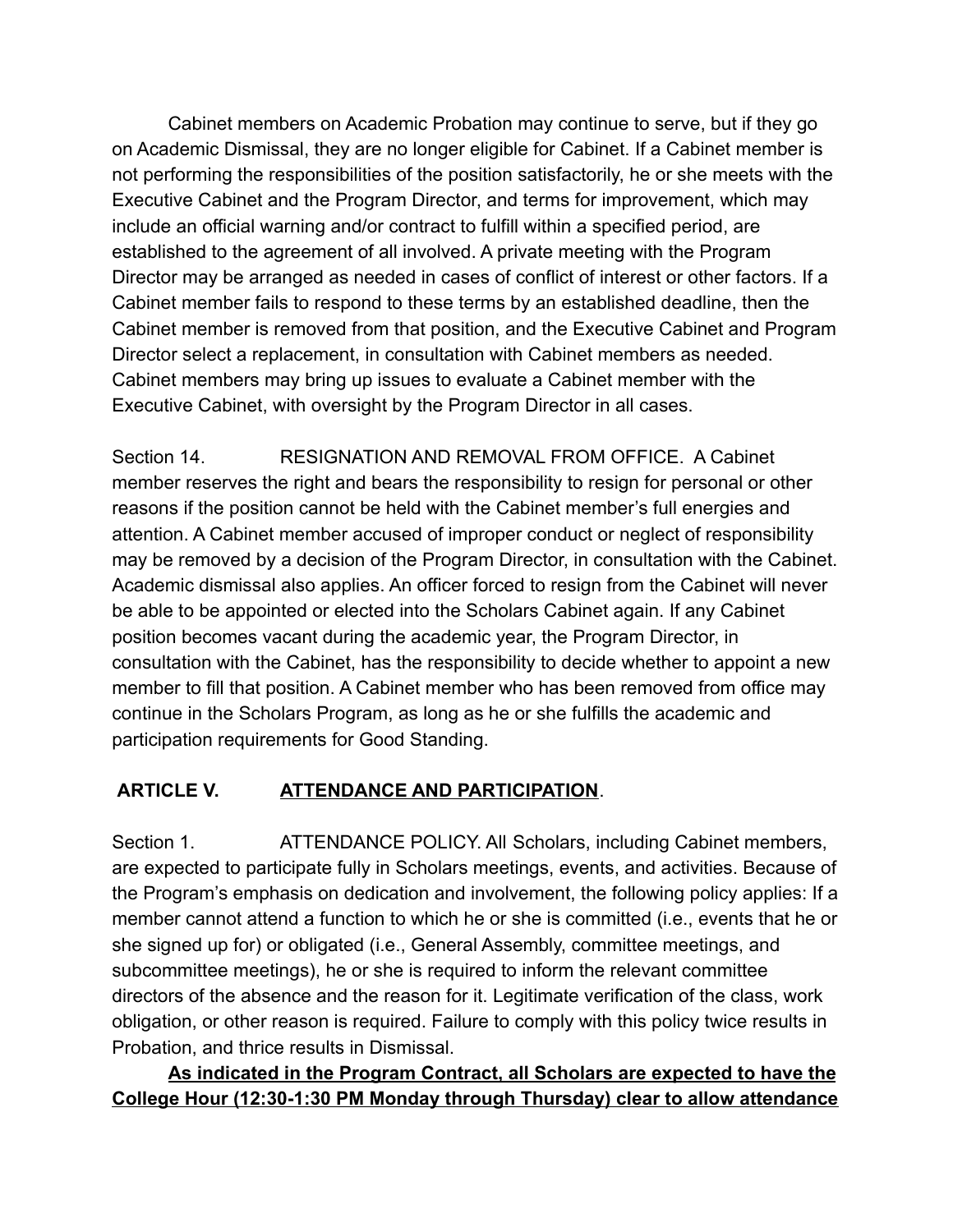#### **and participation in Scholars meetings. Thus, classes, work, and other commitments should not be made during that time.**

In the event of **campus closure and remote instruction**, all Scholars are expected to attend social, fundraising, community service events, and committee meetings in a virtual environment with cameras on, being fully attentive and present, to ensure participation and receive credit.

Scholars must prepare reflections and responses to the meeting and general assembly minutes if they could not attend. These reflections are the absent Scholar's best effort to simulate actually being at the meeting and thus make up for it as much as possible: reading the minutes, offering in-depth responses and explanations to items brought up, asking questions, and providing thoughts or ideas raised by the minutes. The Reflections are subject to approval by committee directors, and by the Program Director as needed; superficial Reflections are not acceptable. Reflections are due at 11:59 PM on the Sunday following the missed meeting or event. Failure to attend meetings and provide acceptable Reflections brings the following consequences:

- If the Scholar misses 2 meetings in one semester with no reflections, then the Scholar is placed on Participation Probation.
- If the Scholar misses 3 meetings with no reflections, then the Scholar is dismissed from the program.
- A maximum of 4 absences in one semester with reflections is allowed.
- 5 absences of any kind and in any combination results in dismissal. Any problems or issues with attendance should be referred to the Program Director.

Section 2. CABINET MEETINGS. The President must coordinate an appropriate date and time for Cabinet and Executive Cabinet meetings to make it possible for the director of each committee as well as other Cabinet members to attend. All Cabinet members must attend all Cabinet meetings, and in the instance that they are unable, they must notify the Program Director as well as the rest of Cabinet no later than two days before the meeting. If a Cabinet member is absent, then he or she may experience consequences, including a warning, a contract, or other action as needed, at the discretion of the Executive Cabinet and the Program Director. Additionally, absent Cabinet members are responsible for relaying information to the meeting and being aware of what was covered during the meeting. Cabinet members should consult and participate in discussions and evaluations of Cabinet and Scholars participation. Punctuality and active, non-disruptive engagement are expected for Cabinet meetings.

Section 3. GENERAL ASSEMBLY. All Scholars are required to attend the General Assembly meetings, which will be held once a month, in accordance with the Attendance Policy above. A grace period of ten minutes after the beginning of the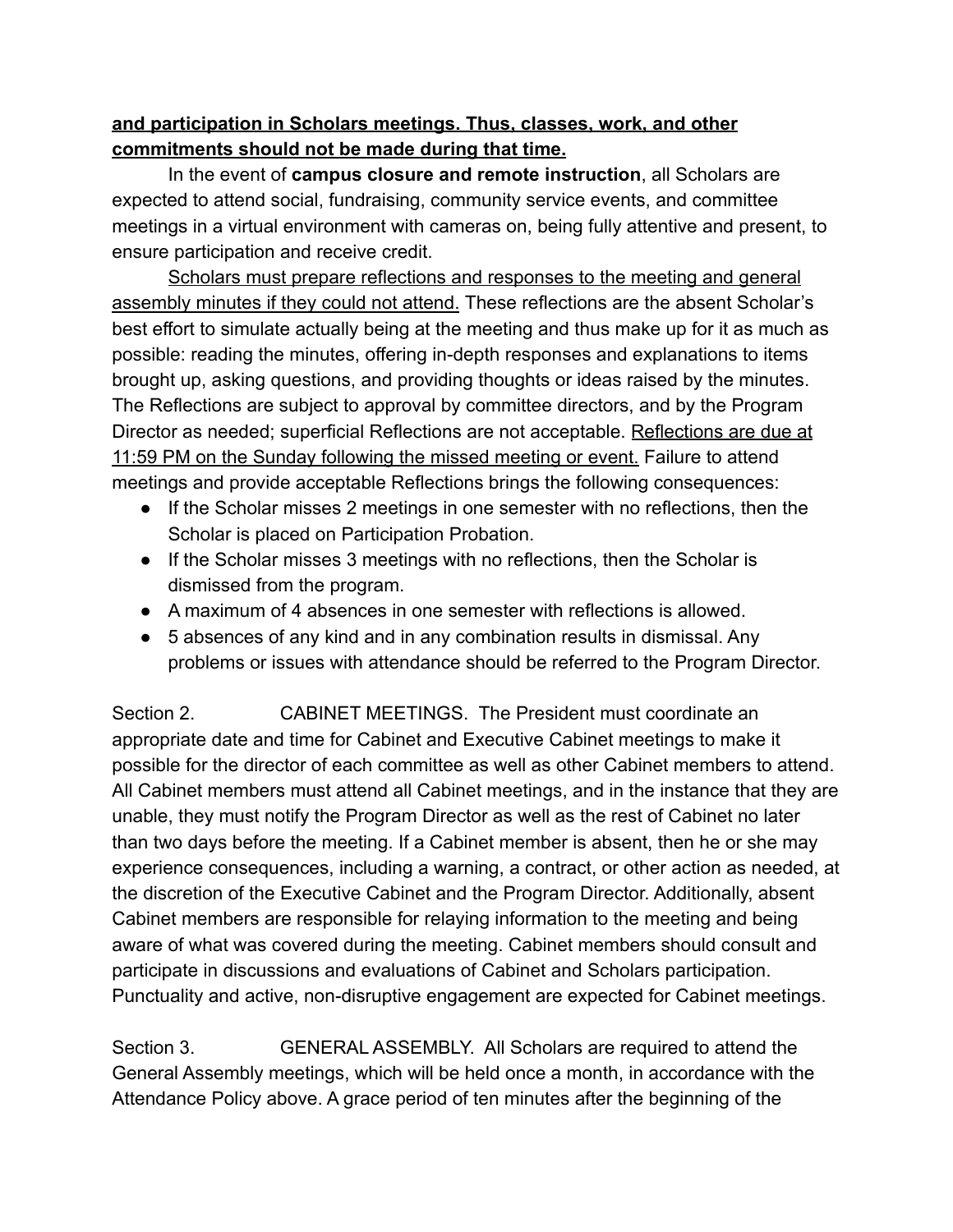meeting will be allowed for the General Assemblies. If the General Assembly meetings conflict with classes or a verifiable commitment, the Scholar must contact the Vice President, a cabinet member, and/or Program Director for briefing and instructions on submitting reflections.

Section 4. COMMITTEE MEETINGS. Each Committee Director is required to plan and facilitate committee meetings at the designated times. He or she must prepare a full agenda and involve his or her committee members in discussions, planning, tasks, and activities to carry out the committee's mission. Each Committee Director is responsible for preparing and reporting minutes of his or her committee meeting to the Secretary, plus making announcements of upcoming events or projects at Cabinet meetings. In addition, each Committee Director is called upon to make presentations, with appropriate handouts and/or visual elements as needed, at General Assembly meetings as well as the Scholars Orientation near the start of each semester. Committee members must attend all meetings, be on time, and participate fully, in accordance with the Attendance Policy (see Section 1 above). A grace period of five minutes after the beginning of the meeting will be allowed for the Committee Meetings. If a Scholar misses a committee meeting or is five or more minutes late, he or she is responsible to contact their committee director and submit a reflection form, which then will need to get approved by the committee director. If a Scholar misses a subcommittee meeting, he or she is responsible to inform the leader of the subcommittee and the director of the committee.

#### **ARTICLE VI. CABINET SELECTION PROCEDURES.**

Section 1. SCREENING. Candidates will submit their intentions to run for three positions they applied for to the Cabinet and Program Director, who will decide which candidates will be interviewed and decide which candidates will best fulfill the responsibilities of the positions they applied for in the Scholars Program. If a Cabinet Member continues at GCC, he or she may reapply to continue in that position, with the knowledge that the position is open to all candidates, and that no candidate actively pursuing a position may participate in selections and interviews.

Section 2. APPLICATION PROCESS. The application process may vary from year to year but will consist of interviews conducted by Members of the Cabinet and the Program Director. Applicants may receive an offer for a position other than the ones they applied for at the discretion of the current Cabinet. The program director assumes the responsibility to make all final decisions.